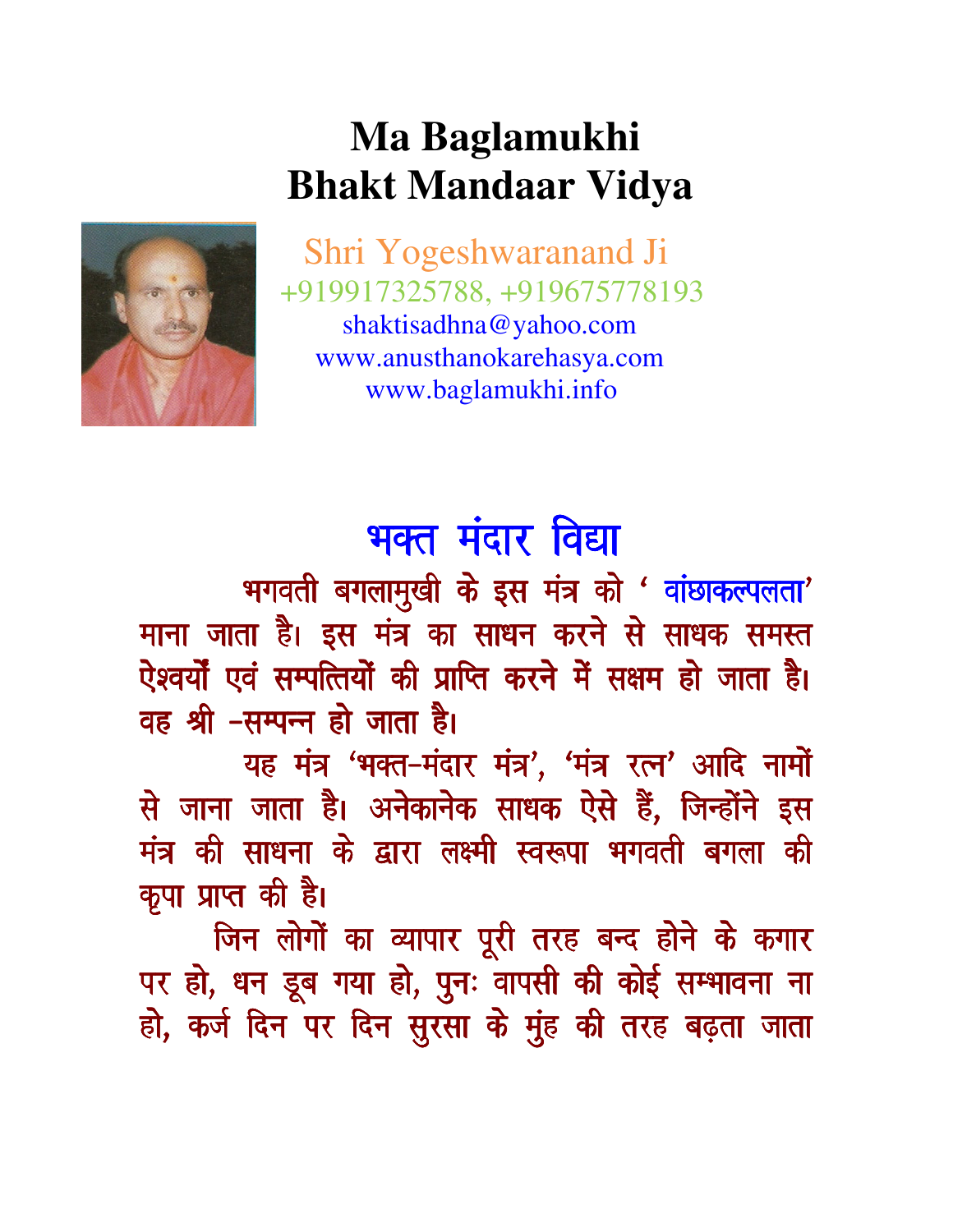हो अथवा ऐश्वर्य प्राप्ति की सतत अभिलाषा हो, ऐसे लोगों के लिए यह मंत्र वास्तव में 'वांछाकल्पलता' के समान है। जप-मंत्र :- श्रीं ईी ऐं भगवति बगले मे श्रियं देहि-देहि स्वाहा। अथवा

30 श्रीं ह्रीं ऐं भगवति बगले मे श्रियं देहि-देहि स्वाहा। ध्यान

सुवर्णा भरणां देवि! पीतमाल्याम्बरा-वृताम् ।

ब्रह्मास्त्र-विद्यां बगलां वैरिणां स्तम्भिनीं भजे।।

इस मंत्र की सबसे बड़ी विशेषता यह है कि यह साधक को ऐश्वर्य सम्पन्न बनाने के साथ-साथ उसके शत्रुओं की गति, मति एवं बुद्धि का स्तम्भन भी करता है।

इस मंत्र के द्वारा पुटित शतचण्डी प्रयोग आश्चर्यजनक सफलता प्रदान करने वाला है। 'श्रीमद् भागवत' के आठवें स्कंद के आठवें अध्याय के आठवें मंत्र- ' ततश्चाविर्भूत साक्षाच्छ्री (साक्षात् श्री) रमा भगवतूपरा रंजयन्ती दिशः कान्त्या विद्युत सौदामिनी यथा ' से संयोग करके प्रयोग करने से भी विशेष रूप से धन की प्राप्ति होती है।

जप-संख्याः- एक लाख

मालाः- स्फटिक अथवा कमलबीज ।

विशेषः- इस मंत्र का जप यदि बेल पत्थर, जिसे बिल्व वृक्ष भी कहा जाता है, के नीचे बैठकर एक लाख की संख्या में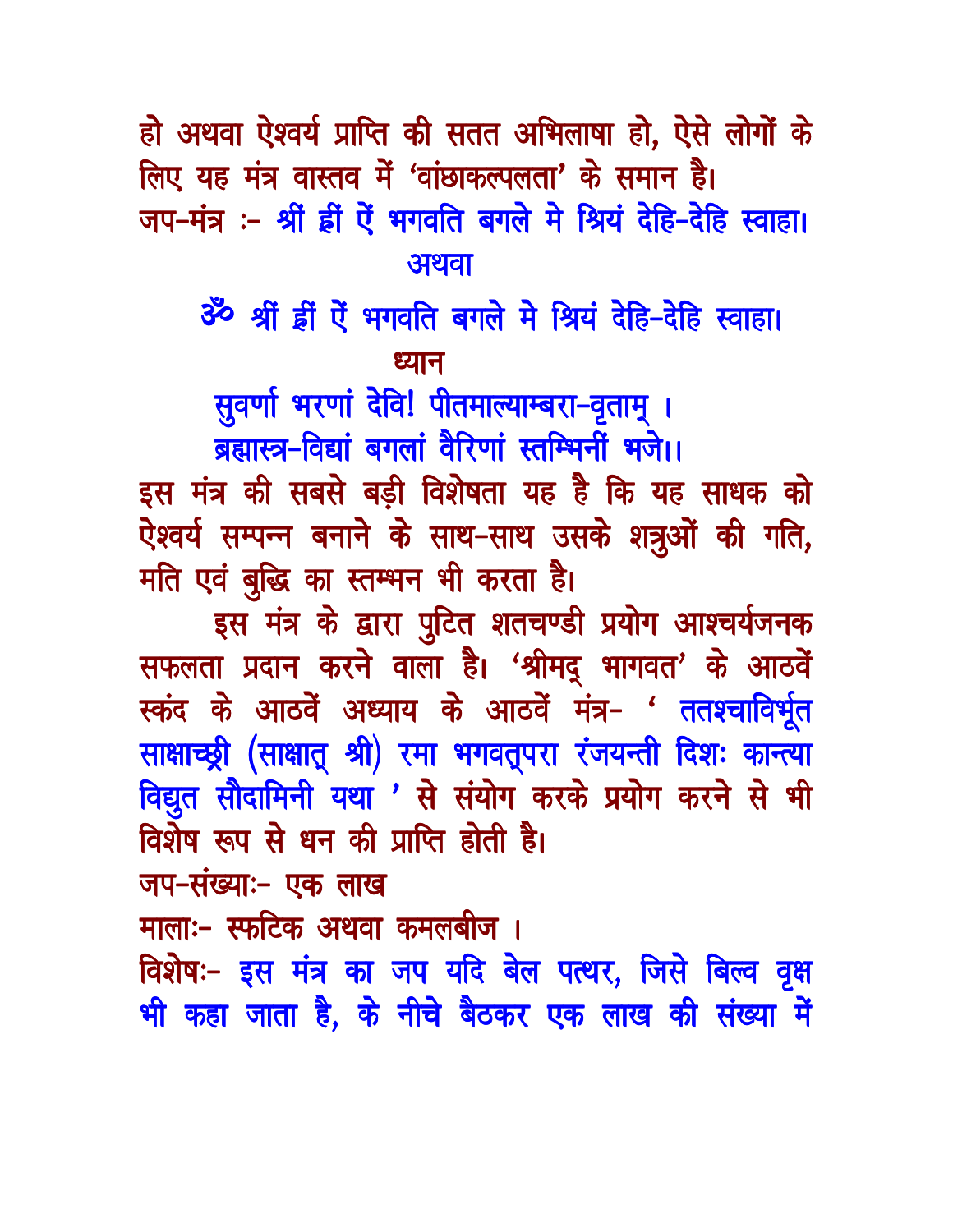लक्ष्मी स्वरूपा बगला का ध्यान करते हुए जप करने से लक्ष्मीवानू हो जाता है।

**My dear readers! Very soon I am going to start free of Cost an E-mail based monthly magazine related to tantras, mantras and yantras including practical uses for human welfare. I request you to appreciate me, so that I can change my dreams into reality regarding the service of humanity through blessings of our saints and through the grace of Ma Pitambara. Please make registered to yourself and your friends. For registration email me at shaktisadhna@yahoo.com. Thanks**

**For Purchasing all the books written By Shri Yogeshwaranand Ji Please Contact 9410030994** 

1. Mahavidya Shri Baglamukhi Sadhana Aur Siddhi



**2.** Mantra Sadhana